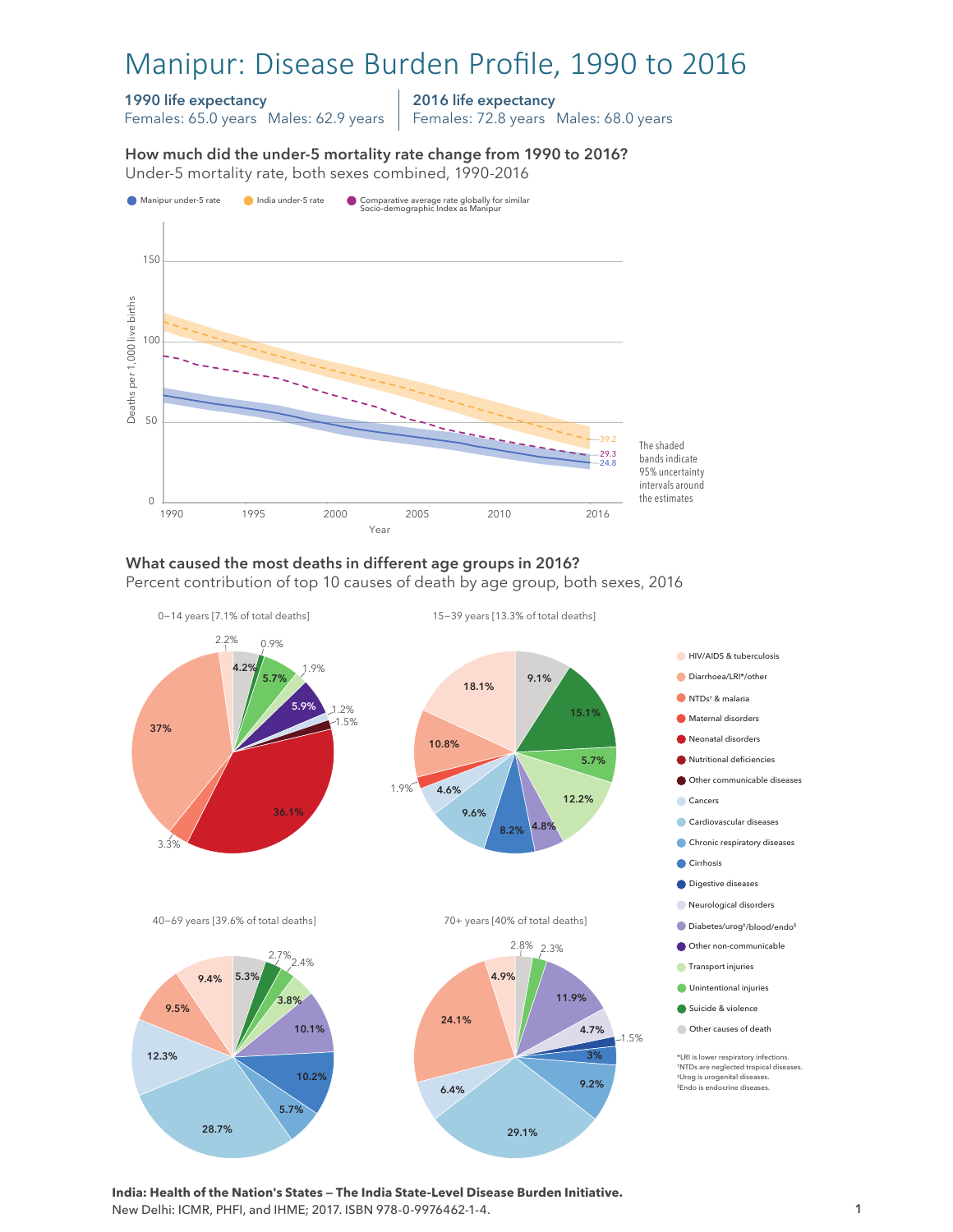### Proportion of total disease burden from:

### Premature death: 64.5% | Disability or morbidity: 35.5%

#### What caused the most years of life lost, by sex, in 2016?

Top 15 causes of YLLs, ranked by percent for both sexes combined, 2016



## What caused the most years lived with disability, by sex, in 2016?

Top 15 causes of YLDs, ranked by percent for both sexes combined, 2016



\*COPD is chronic obstructive pulmonary disease.

\*Sense organ diseases includes mainly hearing and vision loss.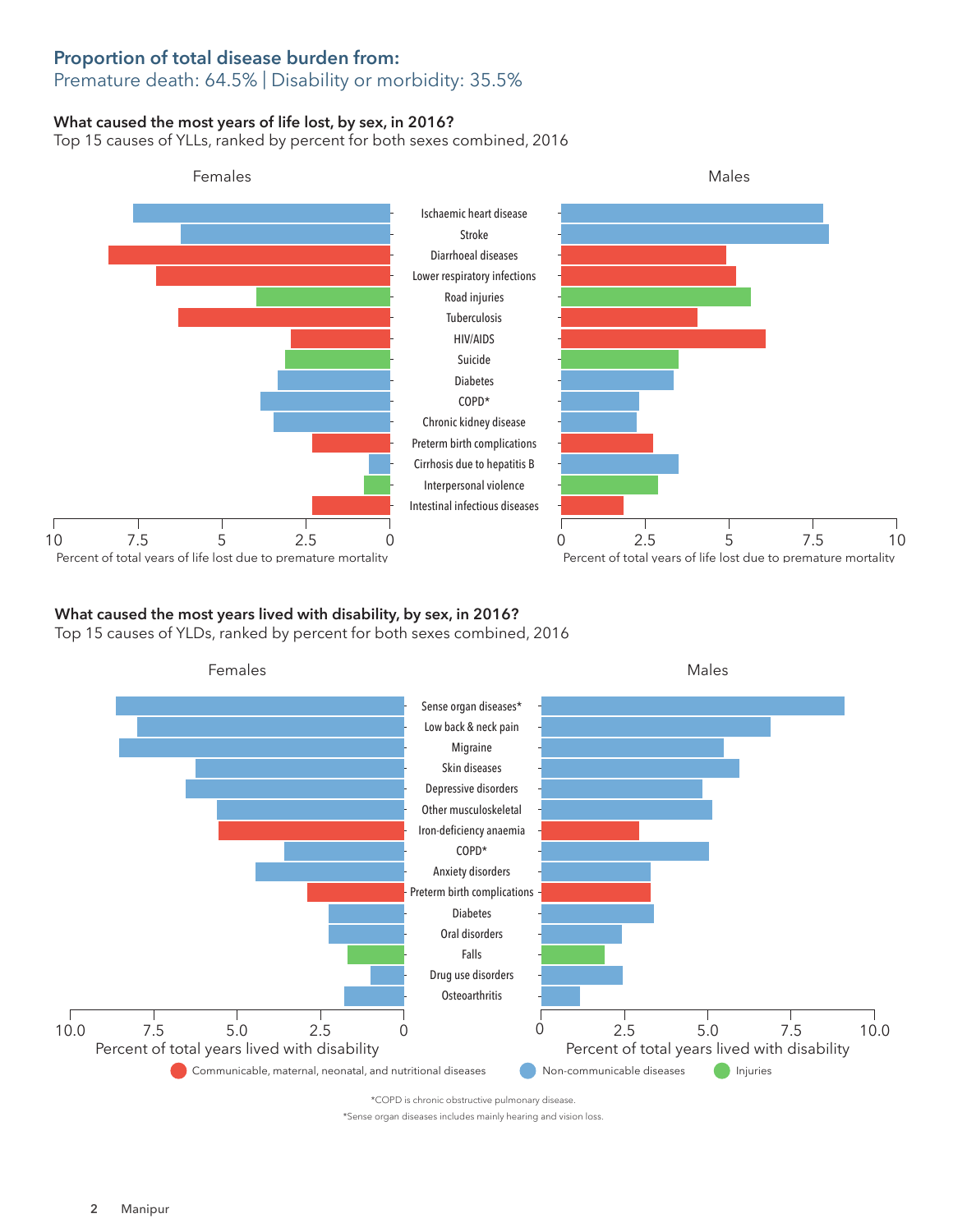#### Proportion of total disease burden from: CMNNDs: 29.5% | NCDs: 58.5% | Injuries: 12.0%

How have the leading causes of death and disability combined changed from 1990 to 2016? How have the leading causes of death and disability combined changed from 1990 to 2016? Change in top 15 causes of DALYs, both sexes, ranked by number of DALYs, 1990–2016 Change in top 15 causes of DALYs, both sexes, ranked by number of DALYs, 1990–2016



What caused the most death and disability combined across age groups in 2016? The most disability combined across age groups in 2016? What caused the most death and disability combined across age groups in 2016?<br>-Percent of DALYs by age group, both sexes, 2016



The number in the bracket on top of each vertical bar is the ratio of percent DALYs to population for that age group. The number in parentheses after each age group on the x-axis is the percent of population in that age group.